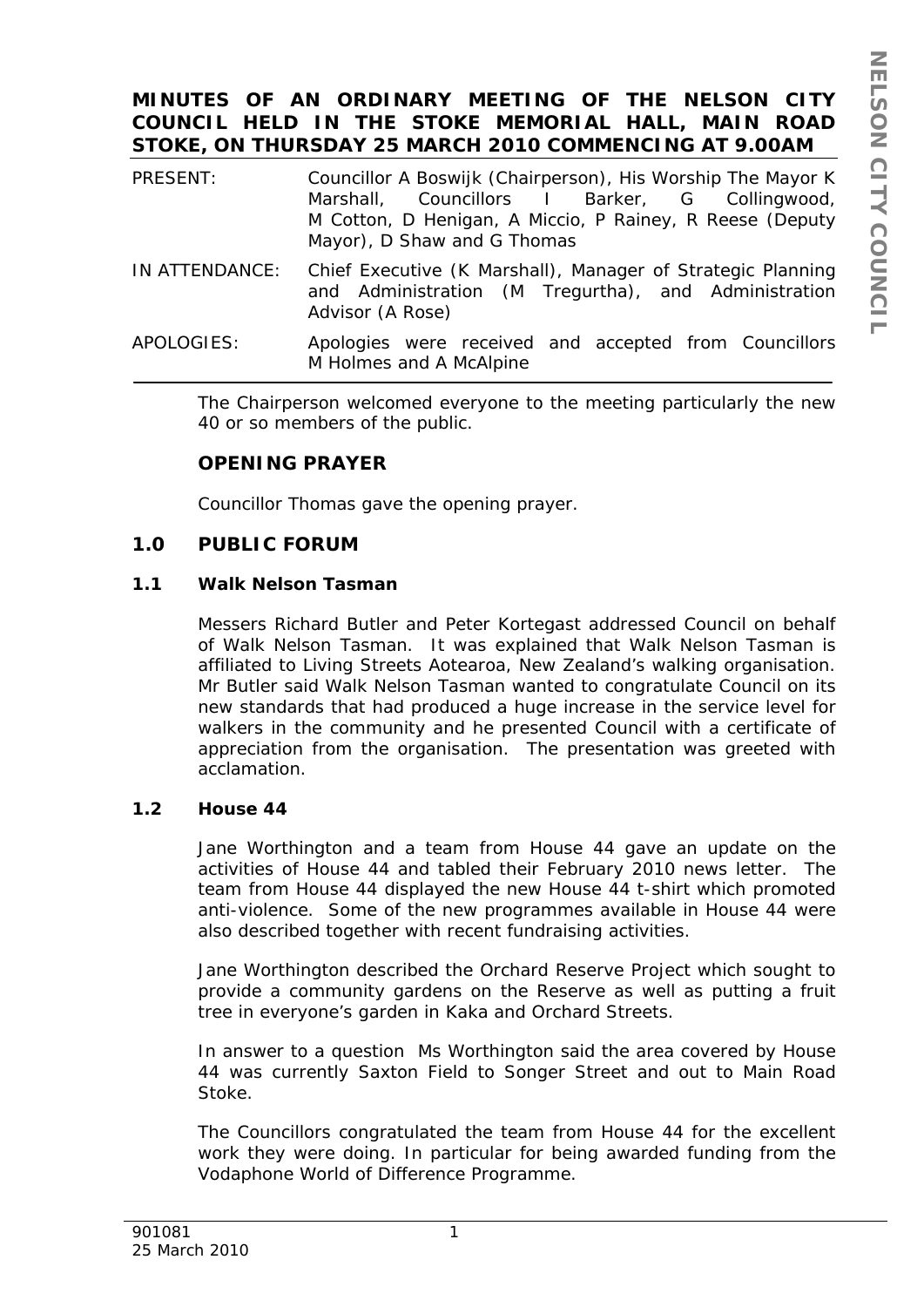# **1.2 Stoke School**

Mr Pete Michener, the Principal of Stoke School, described to Council some of the current activities at the school. He said that, unusually for Nelson, 27% of his pupils were Maori. He said the school has a Board of Trustees and a Board of Students who together with the parents were working on a vision for the school and identifying a Code of Ethics for pupils and their families to live by.

He also detailed the considerable musical achievements of the school and the musical support that it was getting from parents and other residents of Stoke.

Mr Michener then went on to describe to the Council the school's Breakfast Club. This was part of the Kick Start Programme, he said. About 70 to 80 children come along for breakfast at the school in the morning. This was having a really positive effect and he thanked Council for the initial funding for this programme.

In answer to a question from the Mayor as to how Council could help the school, Mr Michener advised that the dental clinic for school students was to be located at Nayland Primary School but he felt there would be huge problems for some children at Stoke School getting to the Nayland Primary Dental Clinic. It would also create huge problems catching up with children who had missed appointments. He urged Council to support schools in getting parents motivated to see that they made sure to get their children proper health care.

The Chairperson thanked Mr Michener for his presentation.

# **1.3 Annette Cole – Ridgeway Residents**

Ms Annette Cole addressed the Committee on behalf of the Ridgeway Action Group which, she said, was against any reduction to the speed limit along on Main Road Stoke. She said that any reduction in the speed limit would make alternative routes, especially The Ridgeway route, very attractive, and the residents of The Ridgeway did not want any increase in the traffic that used that road. She reminded Council of the Commissioner's Ruling with regard to The Ridgeway connection.

The Chairperson thanked Ms Cole for her presentation.

# **2.0 CONFIRMATION OF MINUTES**

Resolved

*THAT the minutes of a meeting of the Nelson City Council held on Monday 8 and Tuesday 9 March 2010 be confirmed as a true and correct record.* 

Reese/Shaw Carried Carried Carried Carried Carried Carried Carried Carried Carried Carried Carried Carried Carried Carried Carried Carried Carried Carried Carried Carried Carried Carried Carried Carried Carried Carried Car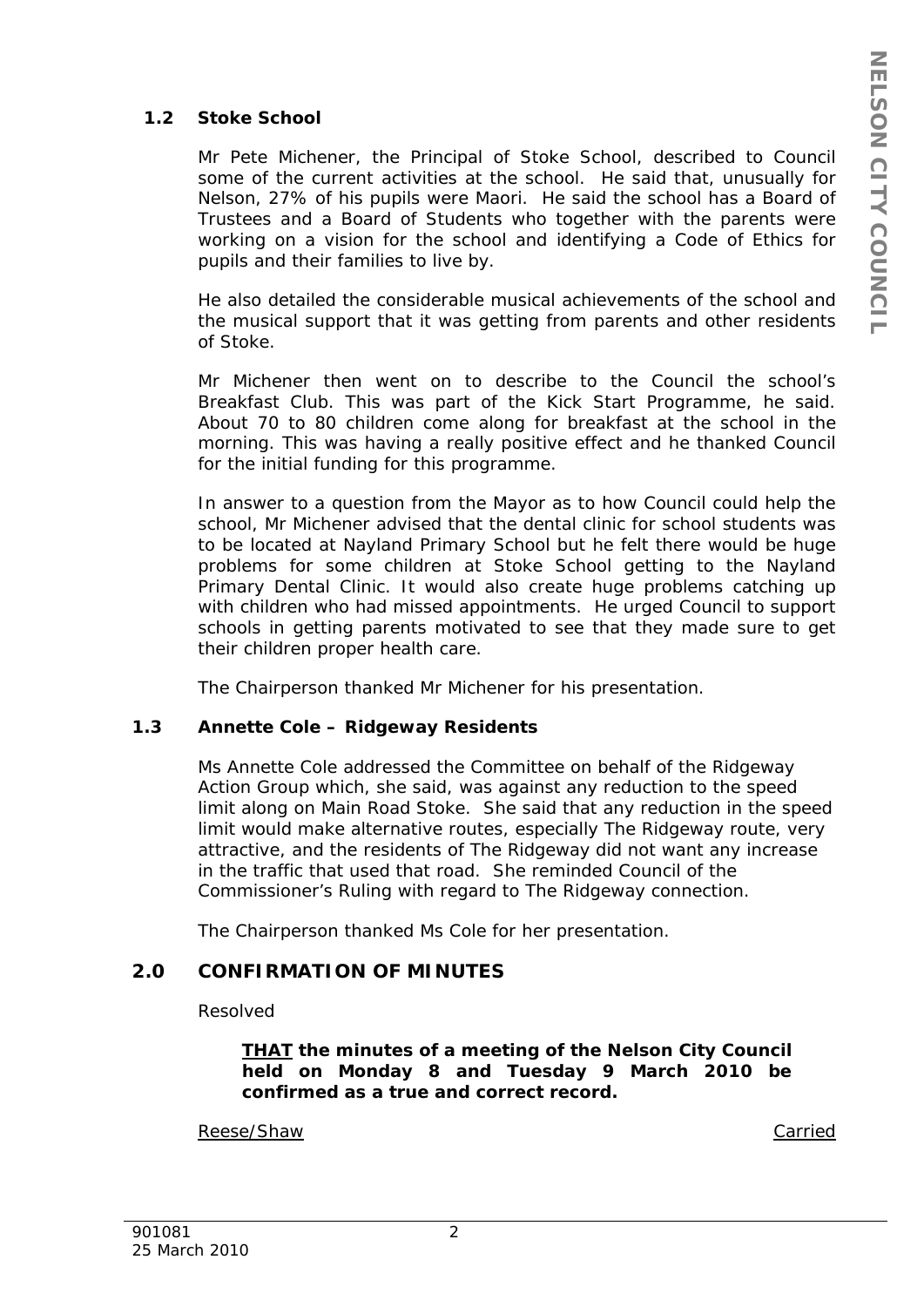Resolved

*THAT the minutes of an ordinary meeting of the Nelson City Council held on Thursday 11 March 2010 be confirmed as a true and correct record subject to the Notice of Motion put by Councillor Reece being included in full on page 14 and 15 of the minutes.* 

Miccio/Reece Carried

# **3.0 REPORTS PERFORMANCE**

# **3.1 Nelson Regional Economic Development Agency Statement of Intent 2010/11-2012/13 and half yearly report to December 2009**

Document number 895399 agenda pages 149-185 refer.

The Nelson Regional Economic Development Agency Chairperson Robyn Reid and Chief Executive Bill Findlater joined the meeting and presented the Statement of Intent and Half Yearly Report to December 2009 and answered questions on the activity of the Agency. In particular the meeting discussed why the Agency was projecting a loss in each of the next three years and whether the budgets should be adjusted and savings made to ensure such losses do not occur. It was finally agreed that because of the size of each projected loss it was not necessary for Council to insist that the budgets are adjusted.

Resolved

*THAT the Nelson Regional Economic Development Agency Statement of Intent for 2010/11-2012/13 is approved for signing subject to an additional objective relating to the Rugby World Cup being added;* 

*AND THAT the Nelson Regional Economic Development Agency Half Yearly Report to 31 December 2009 be received.* 

Miccio/Cotton **Carried** 

Attendance: The meeting adjourned for morning tea from 10.15am to 10.40am during which time Councillor Collingwood left the meeting.

# **4.0 CHAIRPERSONS REPORT**

### **4.1 Notice of Motion from Councillor Boswijk – Haulashore Island Sculpture**

Councillor Boswijk spoke to her Notice of Motion dated 18 March 2010, that had also been signed by His Worship the Mayor, and had been made in accordance with Standing Order 12.1. She referred to the briefing given Council at the public workshop held on Tuesday 23 March by the Nelson Sculpture Trust.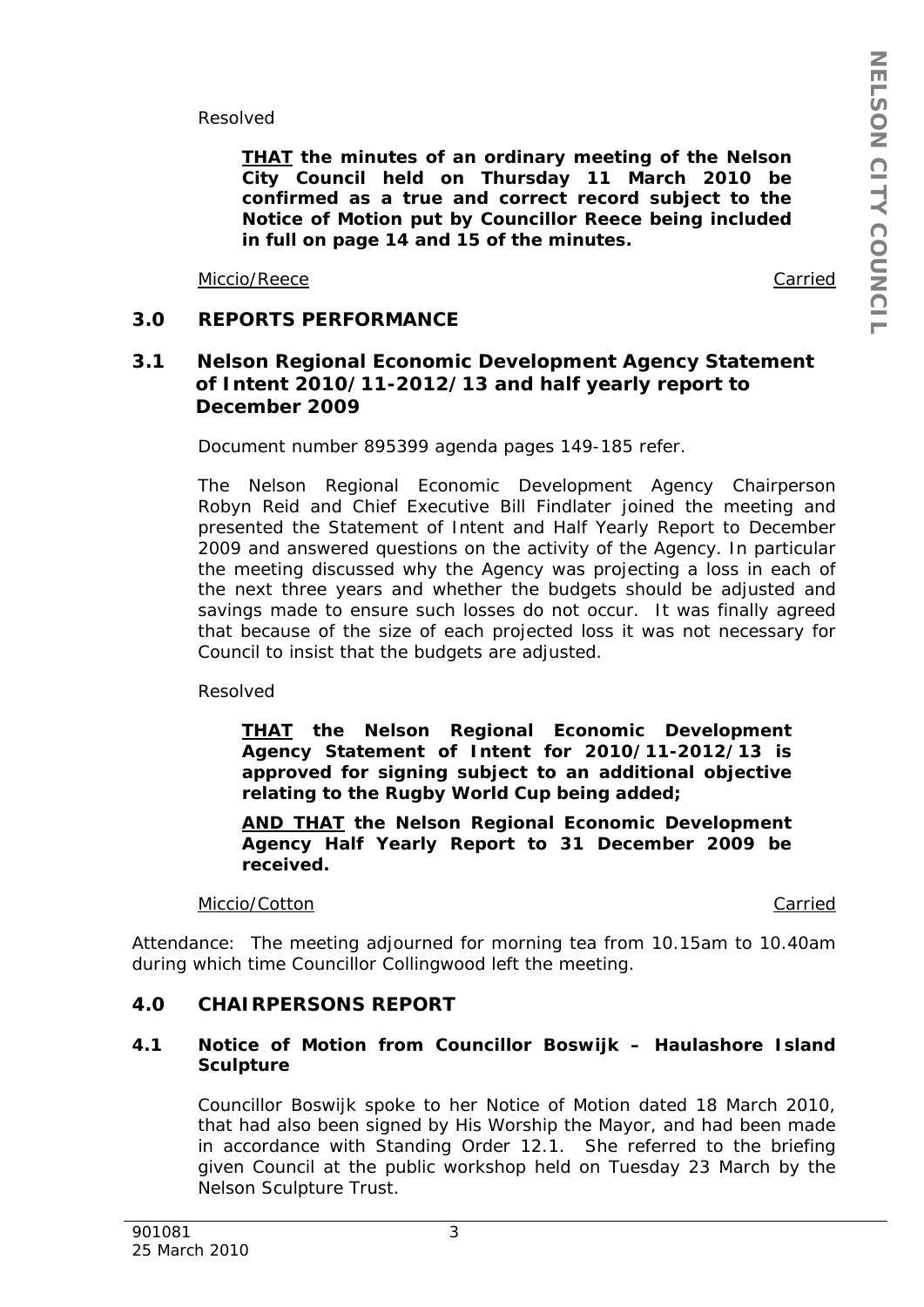The majority of Council was supportive of the Notice of Motion in general but the meeting did express concern that Council should not be liable for any costs associated with building and resource costs, engineering and installation of any sculpture. There was also some discussion about requiring the Nelson Sculpture Trust to give an indication of the range of any ongoing costs that Council is likely to incur from the installation of any sculpture donated to the City.

Resolved

*THAT Council as landowner gives approval in principle for the installation of a sculpture under the auspices of the Nelson Sculpture Trust on Nelson City Council land at Haulashore Island;* 

*AND THAT the Trust undertake that the project is in alignment with the Regional Arts Strategy and, when adopted, the Nelson City Council Arts Policy;* 

*AND THAT the Trust provides an outline of a transparent and robust procedure that will be used to select the sculpture;* 

*AND THAT the Trust is responsible for all costs associated with building and resource consents, engineering and installation;* 

*AND THAT a final decision on making a site available at Haulashore Island be subject to Council consideration of the following information to be provided by the Trust;* 

- *Views of key stakeholders including all local Iwi, Port Nelson Limited, Nelson Airport Limited, New Zealand Transport Agency and the Department of Conservation.*
- *An indication of the range of ongoing costs Council is likely to incur.*

His Worship the Mayor/Boswijk Carried Carried

Councillor Barker requested his vote against the resolution be recorded.

# **5.0 REPORTS POLICY**

# **5.1 Fees and Charges Dog Control and Environmental Health**

Report No 885448, agenda pages 22-27 refer.

The Manager Resource Consents Mandy Bishop together with the Manager Environmental Inspections Limited Bob Askew joined the meeting and presented the report. They explained that the fees and charges for activities managed by the Resource Consents Business Unit were reviewed annually to allow for any changes that may be required to meet Council's funding policies and any statutory changes that may have occurred. The report, it was explained, was recommending some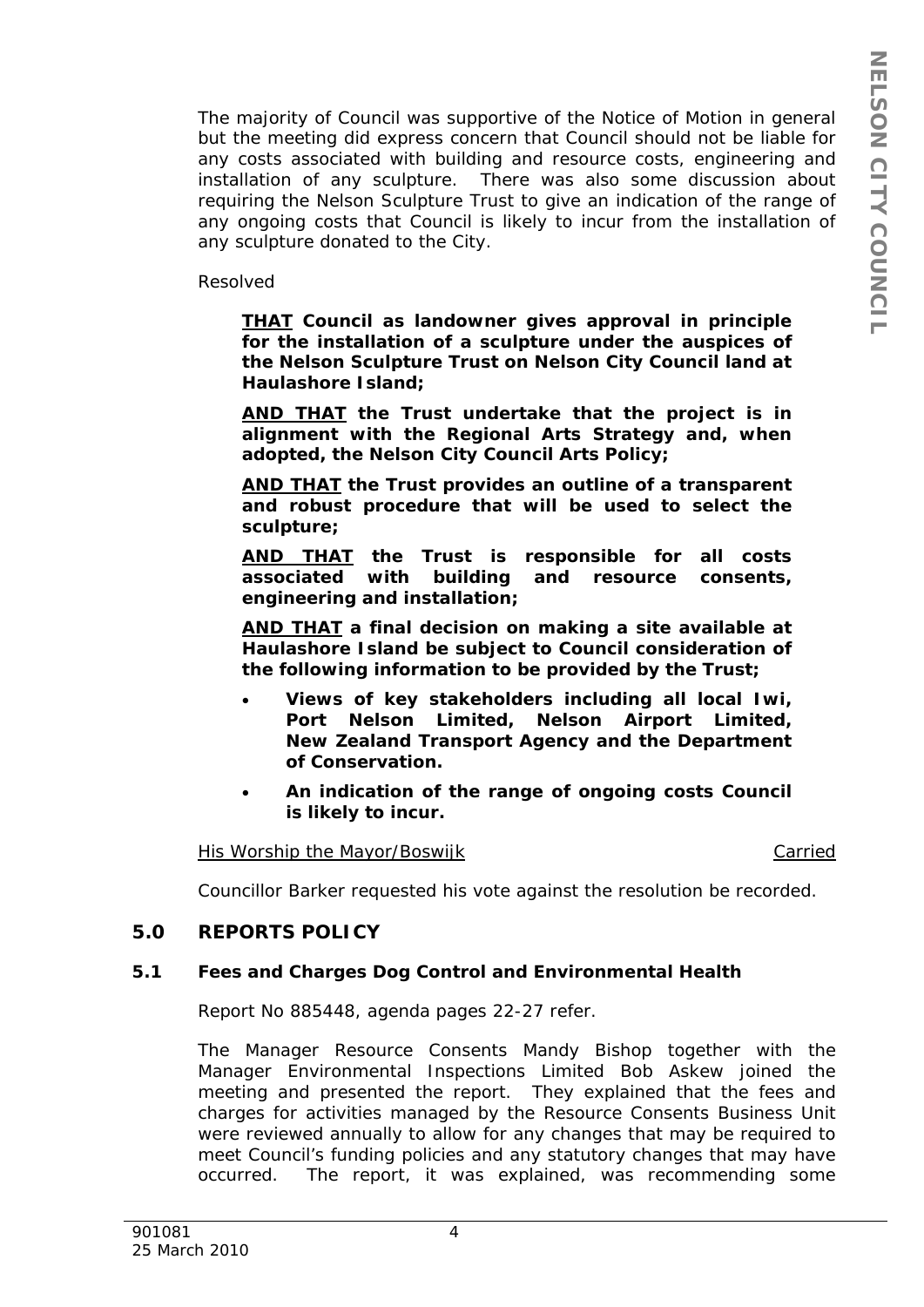changes to charges and hourly rates for dog control and environmental health activities.

While the Council accepted the proposed changes to the environmental health activities, there was some discussion regarding the proposed changes to dog registration fees and after discussion it was agreed that these fees should remain unchanged. There was however agreement that the recommended changes to dog impounding fees should be adopted.

Proposed: Councillor Shaw, Seconded: Councillor Thomas.

*THAT the Dog Control fees and charges for 2010/2011 be adopted as detailed in Attachment 1 to Report No 885448* 

*AND THAT the Environmental Health and other activities fees and charges for 2010/2011 be adopted as detailed in Attachment 2 to Report No 885448* 

*AND THAT the charges for the inspection for the good dog owner scheme be deleted upon Council approval to change the associated policy* 

*AND THAT the charges for Dog Control and Environmental Health activities, except the inspection for the good dog owner scheme, apply as from 1 June 2010 until such time as they are varied or amended by Council* 

*AND THAT the Council write to the Ministry of Justice advocating for an increase in liquor licence fees.*

An amendment was moved by Councillor Barker and seconded by Councillor Miccio to retain the dog registration fees as at the present time.

The amendment was put and carried and became the substantive motion and it was resolved:

*THAT the Dog Control Impounding fees and charges for 2010/2011 be adopted as detailed in Attachment 1 to Report No 885448* 

*AND THAT the Dog Control Registration fees and charges remain unchanged* 

*AND THAT the Environmental Health and other activities fees and charges for 2010/2011 be adopted as detailed in Attachment 2 to Report No 885448* 

*AND THAT the charges for Dog Control and Environmental Health activities apply as from 1 June 2010 until such time as they are varied or amended by Council* 

*AND THAT the Council write to the Ministry of Justice advocating for an increase in liquor licence fees.*

Barker/Miccio Carried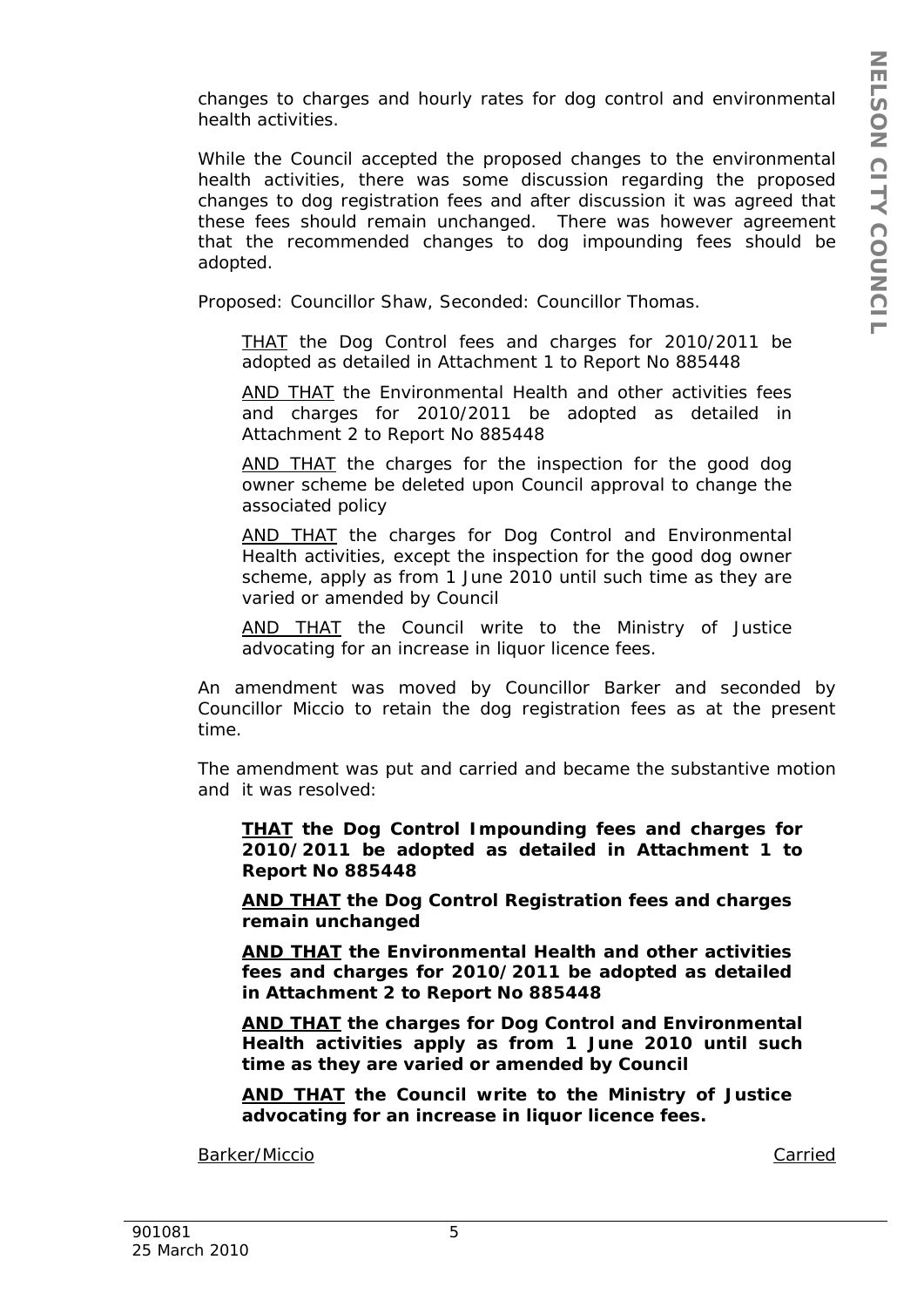### **5.2 Joint Waste Assessment**

Report Number 893575, agenda pages 28-46 refer.

It was noted that a copy of the Joint NCC/TDC Waste Assessment had been circulated separately to the agenda.

The Engineer Waste Minimisation and Waste Water Johan Thiart, together with the Tasman District Council Engineering Manager Peter Thomson, joined the meeting and presented the report which proposed the adoption of a Joint Nelson City Council/Tasman District Council Waste Assessment and the development of a Joint Waste Management and Minimisation Plan.

Resolved

*THAT the Joint Waste Assessment dated March 2010 be received as the basis for the development of a Joint Waste Management and Minimisation Plan;* 

*AND THAT staff and the joint waste working party proceed to develop the joint Waste Management and Minimisation Plan, including the investigation of the priority waste streams identified in the report;* 

*AND THAT staff of the joint waste working party report back to the Joint Shareholders Committee with preferred options for Governance arrangements for joint solid waste management;* 

*AND THAT this resolution be conditional on Tasman District Council passing the same resolution.*

Reese/Shaw Carried

### **5.3 Building Business Unit: Fees and Charges 2010/11**

Report number 887847, agenda pages 47-57 refer.

The Manager Building Tracy Quinton-Boundy joined the meeting and presented the report which reviewed the fees and charges for the activities managed by the Council's Building Unit.

Resolved

*THAT the new or changed fees and charges for activities of the Building Consent Authority and the Council as Territorial Authority under the Building Act 2004 be adopted as detailed in Appendix A to Report No 887847 and take effect from 29 March 2009.* 

Shaw/Thomas Carried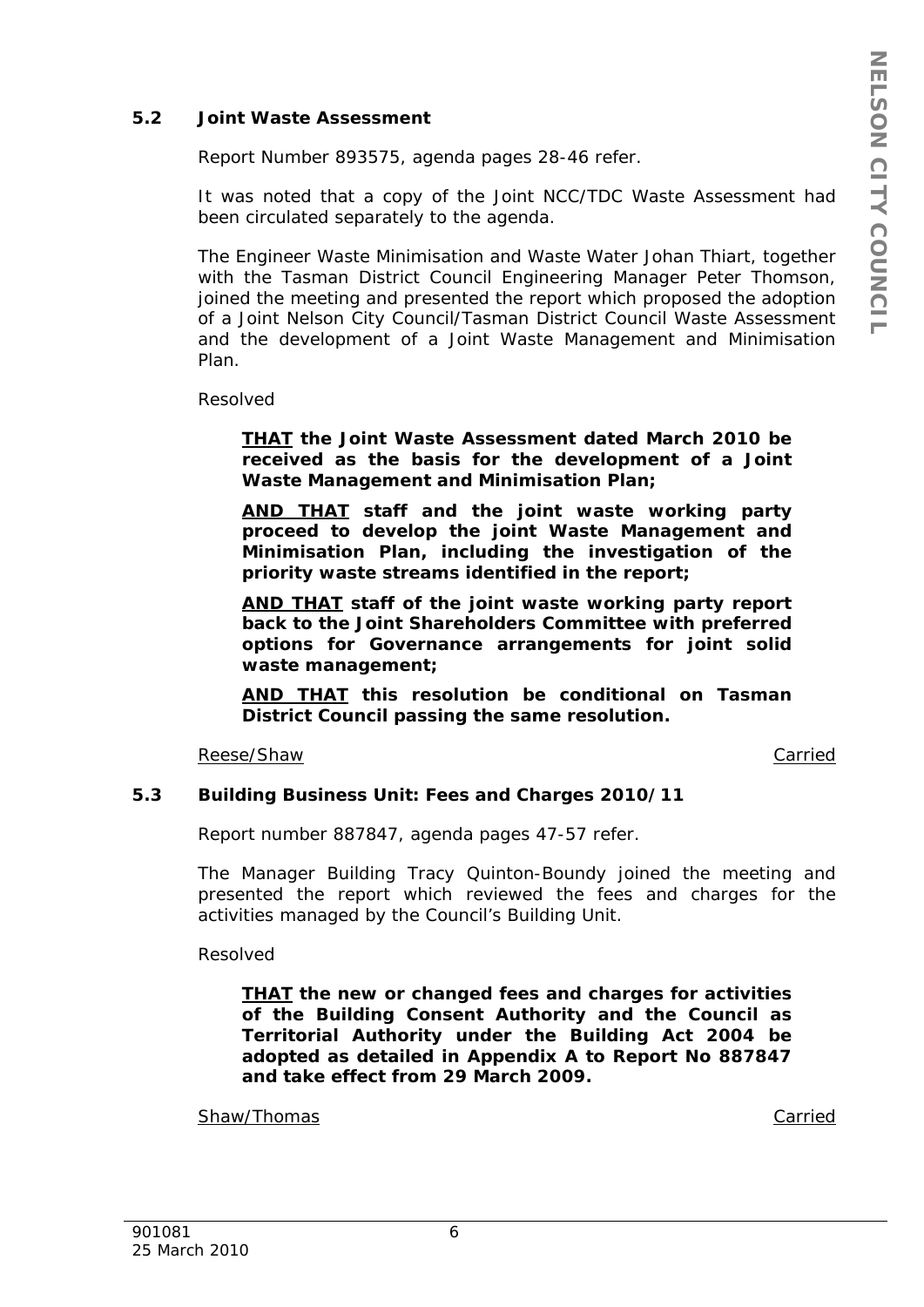### **5.4 Main Road Stoke Speed Limit Review**

Report number 888940, agenda pages 58-81 refer.

The Transport Manager Andrew James joined the meeting and presented the report which reviewed the 80km/h speed limit along Main Road Stoke between Standish Place and the Champion Road City Boundary. Mr James reminded Council that in October 2009 it had received a petition from adjoining residents to have the existing 80km/h speed limit on Main Road Stoke reduced to 50km/h between Standish Place and Saxton Road.

After discussion Council considered there would be little impact on The Ridgeway from a reduction in the speed limit as proposed. In addition there was support for the proposed 50km/h speed limit to extend to 100 metres southwest of the proposed cycleway underpass.

Resolved

## *THAT the special consultative procedure be undertaken to amend the speed limit bylaw such that:-*

- *(i) Schedule E (50km/h): Main Road Stoke be amended under the heading "length" to read "from Annesbrook Drive/Waimea Road intersection to 100m southwest of the proposed cycleway underpass".*
- *(ii) Schedule E (50km/h): shall have Salisbury Road added for the length between Champion Road and Main Road Stoke which is within Nelson City.*

*AND THAT subject to the consultation procedure outcome, final approval be sought from the NZTA regional director.* 

*AND THAT subject to available funding, carry out remedial works along Main Road Stoke to reduce the speed environment.* 

### Boswijk/Rainey **Carried** Carried Carried Carried Carried Carried Carried Carried Carried Carried Carried Carried Carried Carried Carried Carried Carried Carried Carried Carried Carried Carried Carried Carried Carried Carri

Attendance: The meeting adjourned for luncheon from 12.35pm until 1.05pm.

# **5.5 Proposed Road Stopping – Princes Drive**

Report number 890674, agenda pages 89-92 refer.

The Transport Manager Andrew James presented the report which provided information to support the Council decision on the stopping of unformed legal road and the sale of that land to the adjoining owners.

Resolved

*THAT the Chief Executive be delegated the authority to proceed with the road stopping of about 2.0054ha of unformed legal road at the southern end of Princes*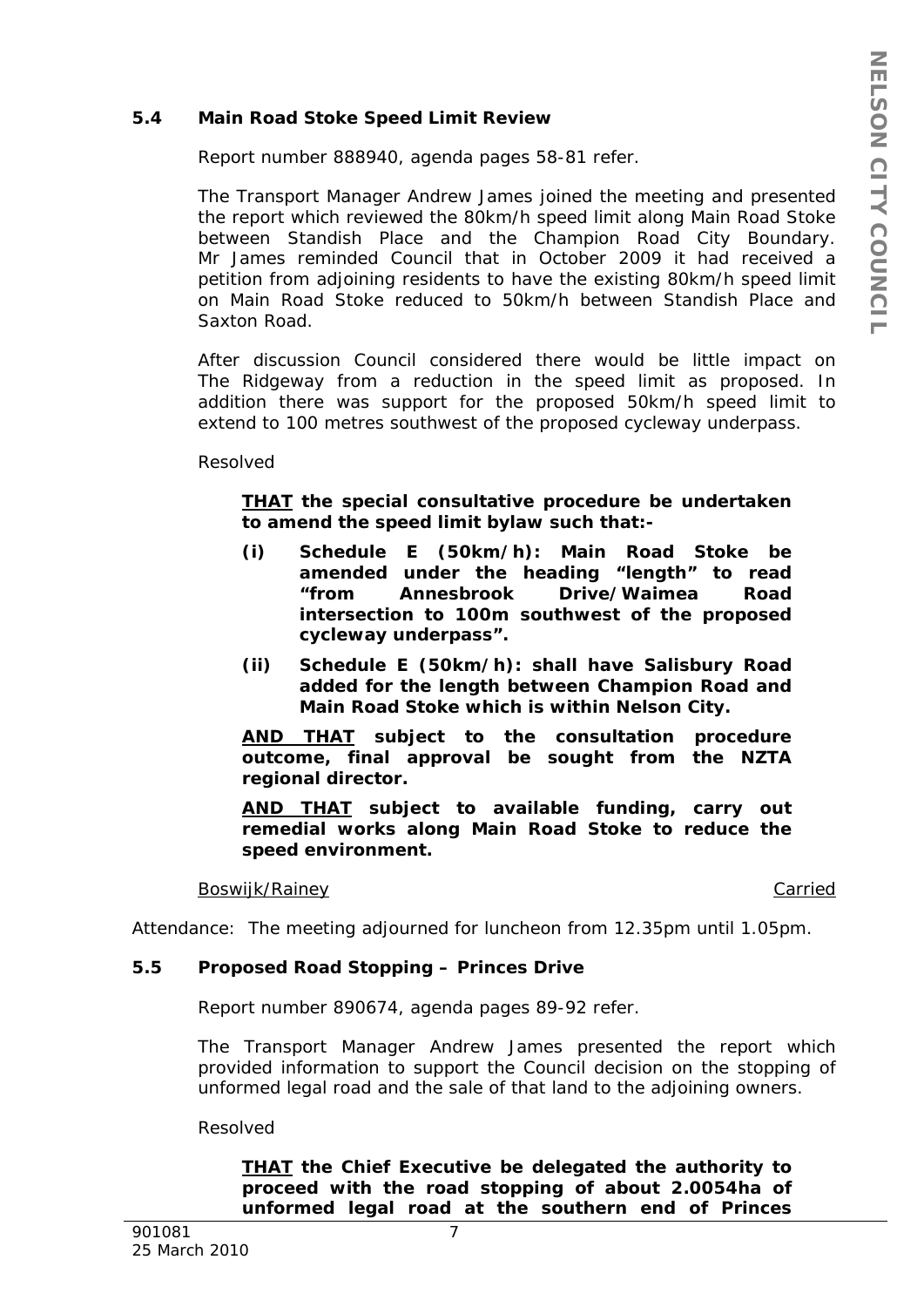*Drive, where it adjoins Lot 3 DP 328935 and Lots 5 & 6 DP 417 875, and to sell that land to the adjoining owner in two parts (firstly area A; secondly, B C & D), with each part to be amalgamated with an adjoining title, subject to the following:* 

- *The owners paying for the value of the land as assessed by a registered valuer*
- *The owners paying for the valuation, legal and survey costs incurred by Council*
- *The owners paying an administration fee of \$400 plus GST*
- *Areas B, C and D not to be sold until an agreement is in place that will secure practical road access to Waimea Road.*

Barker/Marshall Carried

### **5.6 Gambling Policy**

Report number 889243, agenda pages 82-88 refer.

The Manager Community Policy and Planning, Nicky McDonald, joined the meeting and presented the report which sought approval for the release of a Draft Gambling Policy to the public under the Local Government Act 2002 Special Consultative Procedure.

Resolved

*THAT the attached draft Gambling Policy be released to the public under the Local Government Act 2002 special consultative procedures;* 

*AND THAT Councillor Miccio, and Councillor Barker, and Councillor Boswijk be appointed to hear public submissions and make recommendations to Council on changes to the draft.* 

His Worship the Mayor/Shaw Carried Carried

# **6.0 REPORTS PRIORITY**

### **6.1 Nelson Performing Arts and Conference Centre: The Way Forward**

Report number 884196, agenda pages 94-98 refer.

The Chief Executive presented the report pointing out that the recommendation did not commit Council to any more than a review of all the possible sites and report back to Council.

Council asked that the assessment of possible sites include all the sites mentioned in the recent submission process including the Trafalgar Centre.

Resolved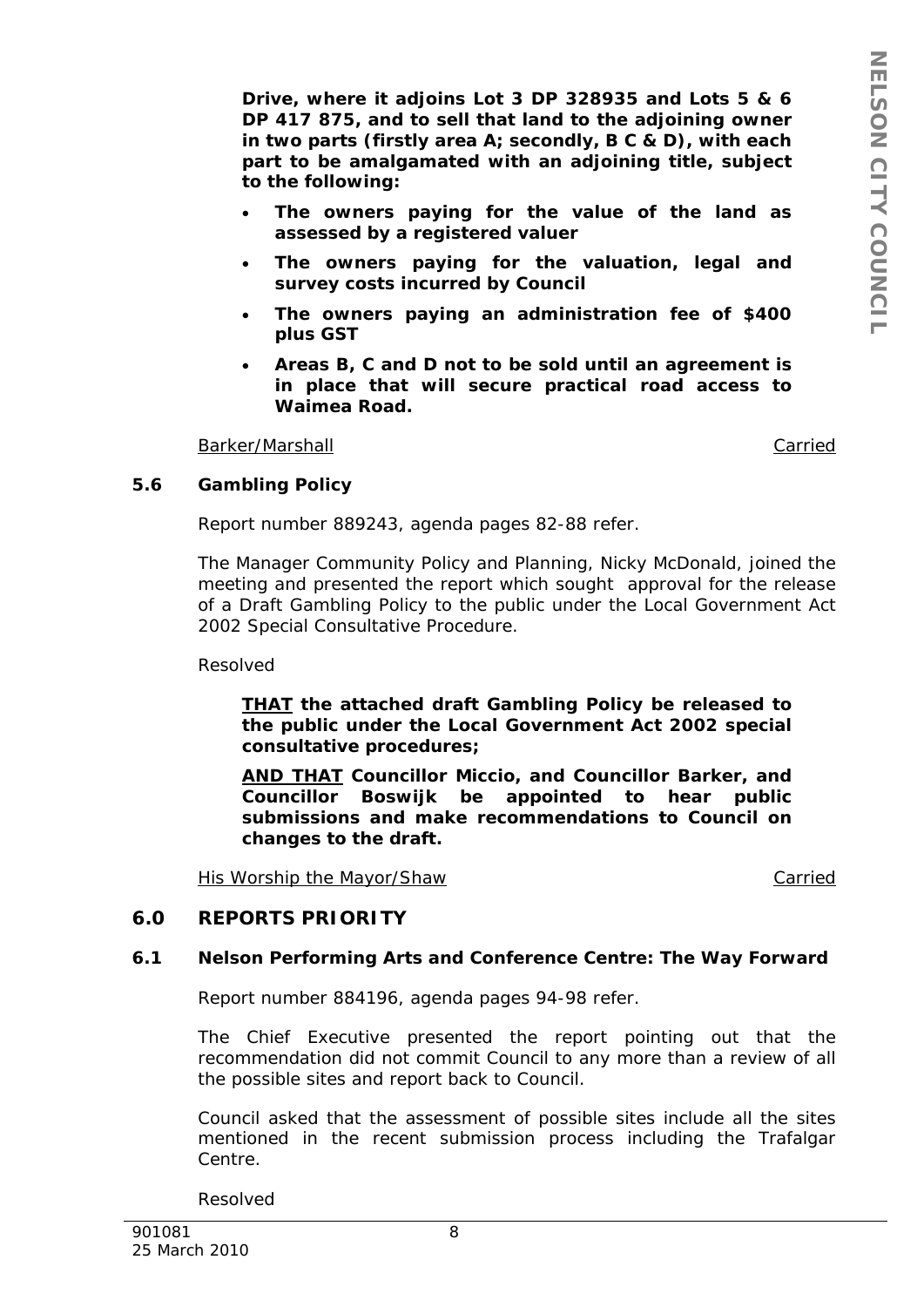*THAT a clear intention be signalled by Council to examine the establishment of a Performing Arts and Conference Centre for the Nelson region;* 

*AND THAT Council has a preference for an integrated facility that is to be a Council owned facility;* 

*AND THAT the most crucial matter needing to be resolved is determining a preferred site for any PACC;* 

*AND THAT Council directs the Chief Executive to undertake an assessment of possible sites as soon as practicable and report back no later than end of June 2010;* 

*AND THAT there will be regular updates to Council;* 

*AND THAT Council would like to commence a public consultation over potential site options before the end of this current financial year with a view to determining a preferred site for any PACC;* 

*AND THAT an open and transparent process will be run but recognising that site selection and acquisition (if needed) is inherently a commercial process and that therefore there is likely to be a need to have some matters discussed in public excluded sessions;* 

*AND THAT conducting a robust process is a crucial expectation throughout;* 

*AND THAT accepting the project is of such a magnitude that it will require a formal consultation with the public and that Council's intention is for this matter to be considered for inclusion in the 2011/2012 annual plan.* 

Reece/Thomas **Carried** 

### **7.0 REPORTS PERFORMANCE**

### **7.1 Nelmac Draft Statement of Intent and 6 Month Report 2010/2011**

Report number 895357, agenda pages 134-148 refer.

Attendance: Councillor Cotton declared an interest as a Director of Nelmac and withdrew from the meeting during the discussion of this item.

The Nelmac Chairperson Mr Richard Jenkins and the Chief Executive Mr Malcolm Topliss joined the meeting and presented the unaudited report for period ended 31 December 2009 and the Draft Statement of Intent for the financial year 2010/11 and answered questions.

The Council congratulated Nelmac on their performance, the quality of service and in particular their endeavours in the area of sustainability.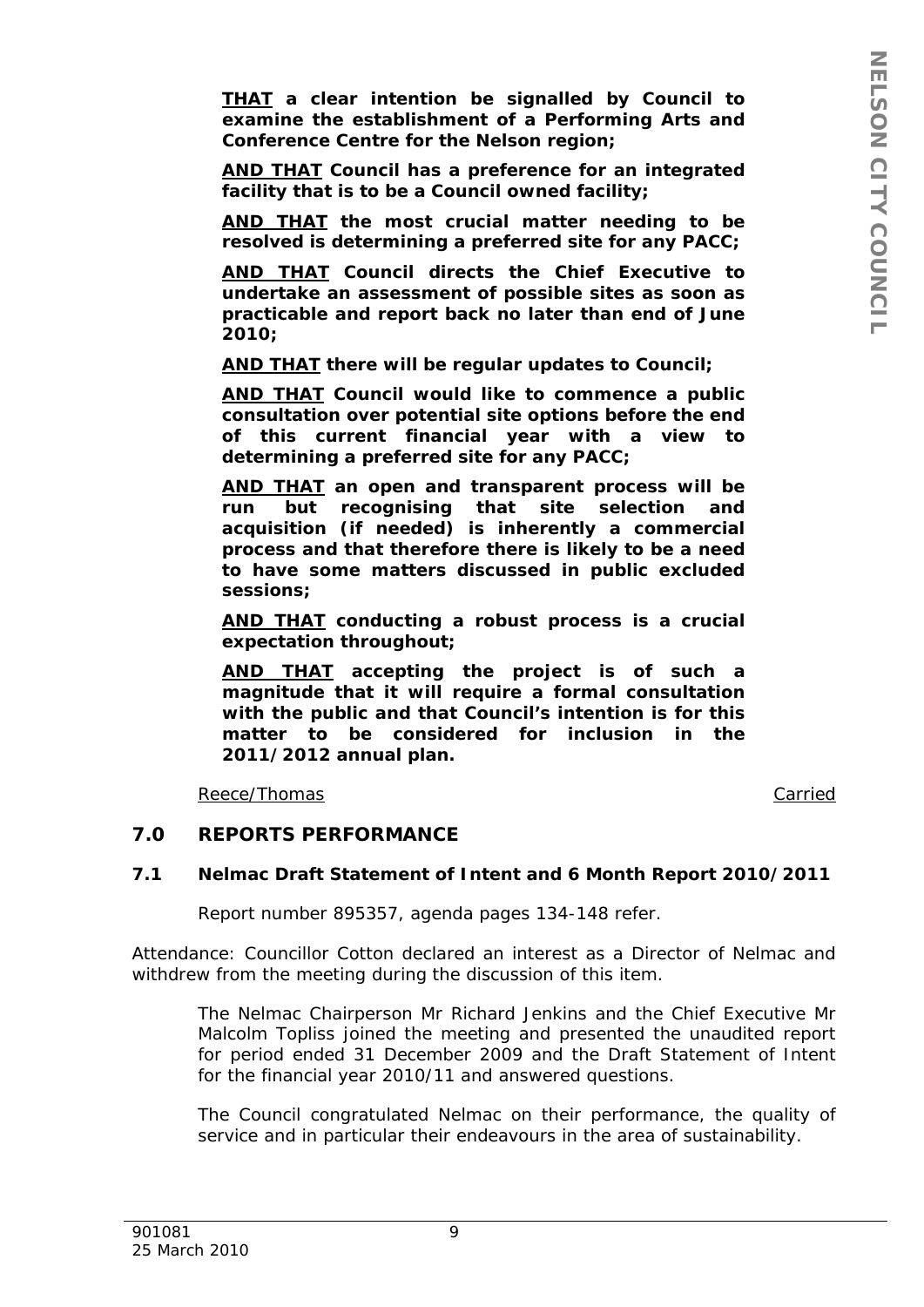Resolved

*THAT the Nelmac Limited Statement of Intent for 2010/11 be approved for signing* 

*AND THAT the Half Yearly Report for the period ending 31 December 2009 be received.* 

Thomas/His Worship the Mayor Carried Carried

### **7.2 Enhanced Stakeholder Engagement**

Report number 894987, agenda pages 130-133 refer.

The Manager Strategy and Administration, Mark Tregurtha, presented the report.

Resolved

*THAT this report be received and the proposed approach to reviewing Council's stakeholder engagement processes be approved;* 

*AND THAT a further report on the outcomes of the next stage of the Review be presented to Council on 18 November 2010.* 

Rainey/Cotton **Carried** Carried Carried Carried Carried Carried Carried Carried Carried Carried Carried Carried Carried Carried Carried Carried Carried Carried Carried Carried Carried Carried Carried Carried Carried Carrie

# **8.0 REPORTS FROM COMMITTEES**

### **8.1 Nelson Youth Council – 5 March 2010**

Document number 892634, agenda pages 187-191 refer.

Resolved

### *THAT the minutes of the meeting of the Nelson Youth Council held on Monday 5 March 2010 be received.*

### Boswijk/Marshall Carried

His Worship the Mayor thanked staff who made the arrangements for the meeting to be held at the Stoke Hall venue and he thanked all the public who had come to the meeting.

# **9.0 PUBLIC EXCLUDED BUSINESS**

### **9.1 Exclusion of the Public**

Resolved

*THAT the public be excluded from the following parts of the proceedings of this meeting in accordance with section 48(1)(a) of the Local Government Official Information and Meetings Act 1987 on the grounds that*